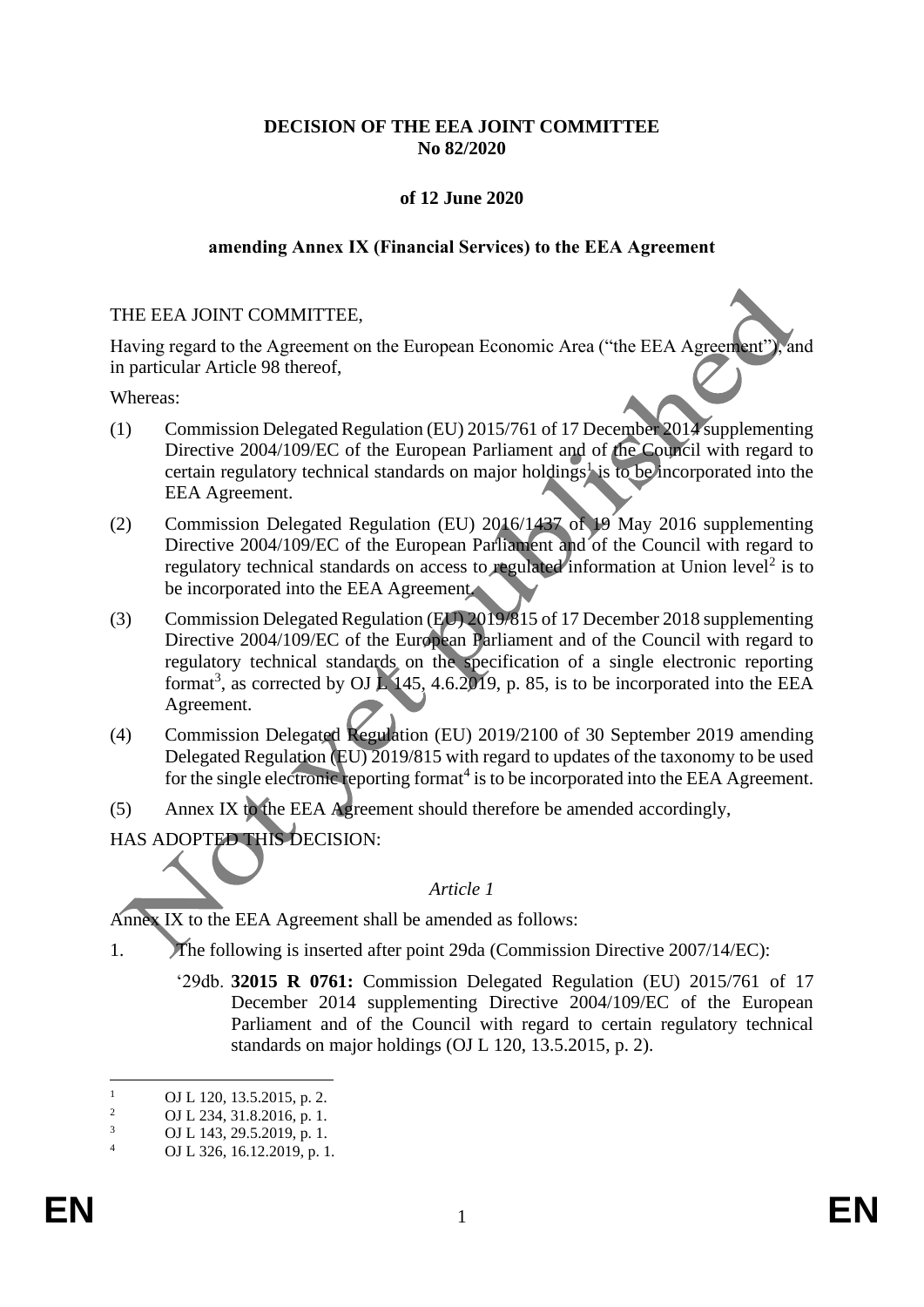29dc. **32016 R 1437**: Commission Delegated Regulation (EU) 2016/1437 of 19 May 2016 supplementing Directive 2004/109/EC of the European Parliament and of the Council with regard to regulatory technical standards on access to regulated information at Union level (OJ L 234, 31.8.2016, p. 1).

The provisions of the Delegated Regulation shall, for the purposes of this Agreement, be read with the following adaptation:

Notwithstanding the provisions of Protocol 1 to this Agreement, and unless otherwise provided for in this Agreement, references to official appointed mechanisms shall be understood to include, in addition to their meaning in the Delegated Regulation, the official appointed mechanisms in the EFTA States.

29dd. **32019 R 0815**: Commission Delegated Regulation (EU) 2019/815 of 17 December 2018 supplementing Directive 2004/109/EC of the European Parliament and of the Council with regard to regulatory technical standards on the specification of a single electronic reporting format (OJ L 143, 29.5.2019, p. 1), as corrected by OJ L 145, 4.6.2019, p. 85, as amended by:

> - **32019 R 2100**: Commission Delegated Regulation (EU) 2019/2100 of 30 September 2019 (OJ L 326, 16.12.2019, p. **A**).

The provisions of the Delegated Regulation shall, for the purposes of this Agreement, be read with the following adaptation:

As regards the EFTA States, references to financial years beginning on or after 1 January 2020 shall be understood to refer to financial years beginning on or after 1 January 2021.'



The texts of Delegated Regulations (EU) 2015/761, (EU) 2016/1437, (EU) 2019/815, as corrected by OJ L 145, 4.6.2019, p. 85, and (EU)  $2019/2100$  in the Icelandic and Norwegian languages, to be published in the EEA Supplement to the *Official Journal of the European Union*, shall be authentic.

## *Article 3*

This Decision shall enter into force on 13 June 2020, provided that all the notifications under Article 103(1) of the EEA Agreement have been made\*, or on the day of the entry into force of Decision of the EEA Joint Committee No 81/2020 of 12 June 2020<sup>5</sup>, whichever is the later.

*Article 4*

This Decision shall be published in the EEA Section of, and in the EEA Supplement to, the *Official Journal of the European Union*.

Done at Brussels, 12 June 2020.

*For the EEA Joint Committee The President*

<sup>\*</sup> No constitutional requirements indicated.

 $OJ L$  ...